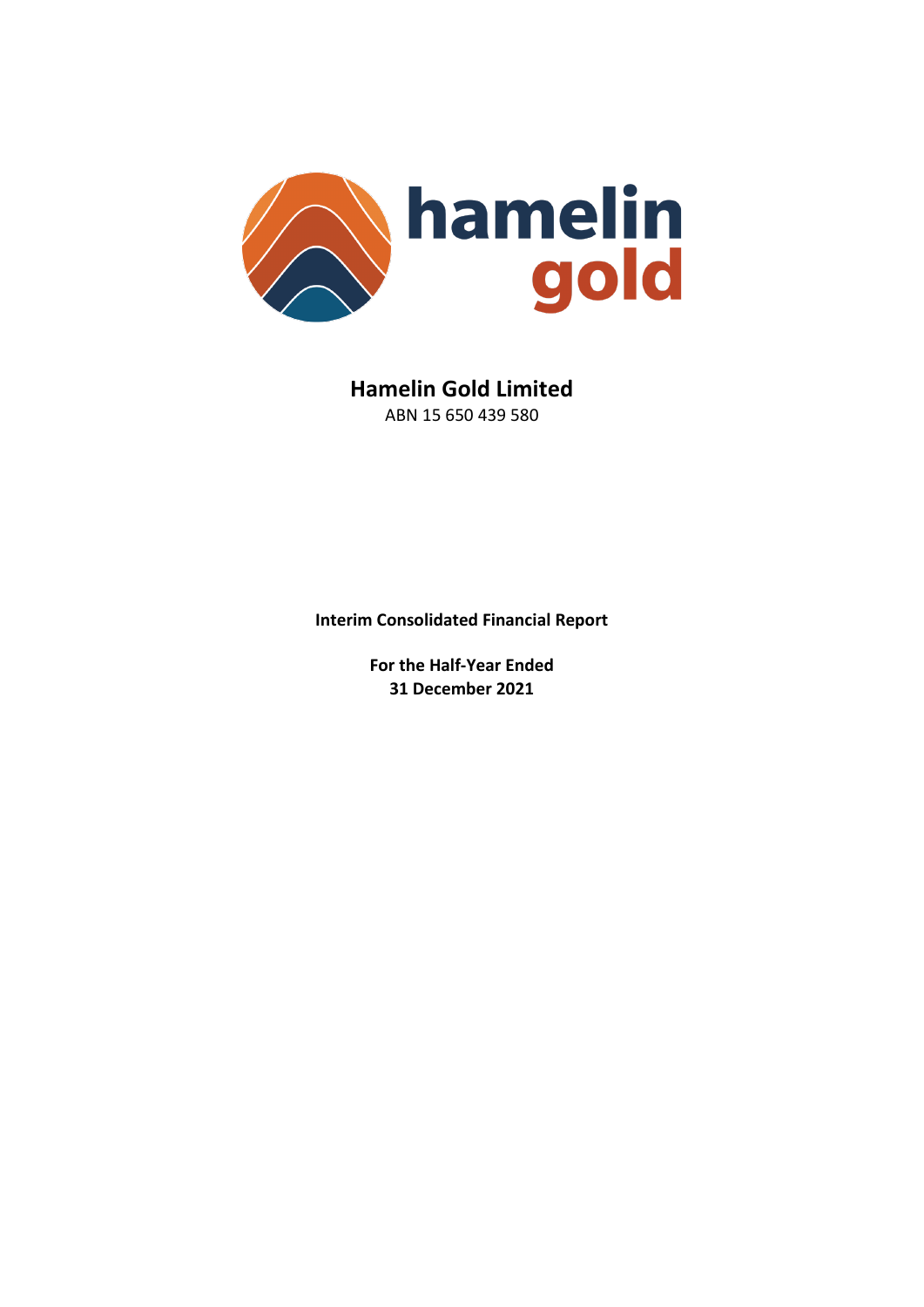# **Hamelin Gold Limited ABN 15 650 439 580**

# **Contents**

 $\overline{a}$ 

|                                                                            | Page      |
|----------------------------------------------------------------------------|-----------|
| Directors' Report                                                          | $3 - 4$   |
| Auditor's Independence Declaration                                         | 5         |
| Consolidated Statement of Profit or Loss and<br>Other Comprehensive Income | 6         |
| <b>Consolidated Statement of Financial Position</b>                        | 7         |
| Consolidated Statement of Changes in Equity                                | 8         |
| <b>Consolidated Statement of Cash Flows</b>                                | ٩         |
| Notes to the Interim Financial Statements                                  | $10 - 15$ |
| Directors' Declaration                                                     | 16        |
| Independent Review Report                                                  | 17        |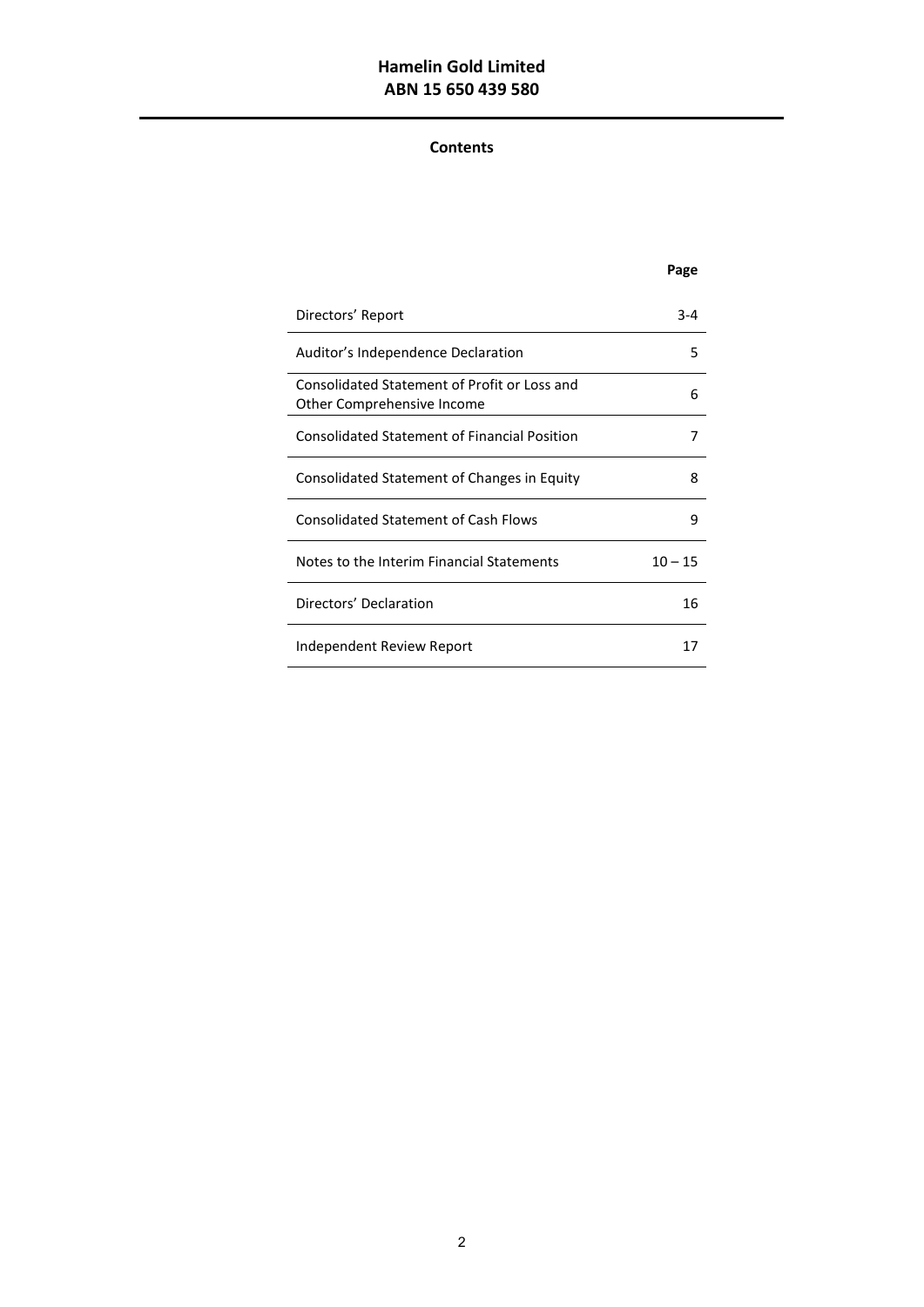## **Directors' Report**

The Directors present their interim consolidated report of Hamelin Gold Limited and its controlled entities for the half-year ended 31 December 2021.

## **Directors**

 $\overline{a}$ 

The following persons were directors of Hamelin Gold Limited during the whole of the half-year and up to the date of this report, unless otherwise stated:

| Will Robinson             | (Non-Executive Chairman)                           |
|---------------------------|----------------------------------------------------|
| Peter Bewick              | (Managing Director)                                |
| Justin Osborne            | (Non-Executive Director, appointed 31 August 2021) |
| <b>Philip Crutchfield</b> | (Non-Executive Director, appointed 31 August 2021) |
| <b>Former Directors</b>   |                                                    |
| Dan Travers               | (Director, resianed 31 August 2021)                |

## **Company Secretary**

Dan Travers

### **Principal Activities**

The principal activity of the Company during the financial period following its Initial Public Offer (IPO) on the Australian Securities Exchange was mineral exploration in the Western Tanami region of Western Australia.

There were no significant changes in these activities during the half-year.

## **Review of Operations**

The consolidated net profit after income tax for the half-year was \$11,091,091.

At the end of the half-year the Group had \$8,583,307 (30 June 2021: \$1) in cash and at call deposits. Capitalised mineral exploration and evaluation expenditure is \$12,629,838 (30 June 2021: \$nil).

Included in the profit for the period and the capitalised exploration and evaluation expenditure is a provisional amount of \$12,000,000 recognised in respect of a gain recognised on bargain purchase of the exploration assets following the demerger from Encounter Resources Limited.

During the half-year the Company raised \$10 million, before costs, from the issue of 50 million shares pursuant to its IPO prospectus dated 17 September 2021.

Operations during the reporting period were focused on gold exploration at the Group's West Tanami Gold Project in Western Australia.

## **Matters Subsequent to the End of the Financial Period**

There has not arisen in the interval between the end of the financial period and the date of this report any item, transaction or event of a material and unusual nature likely, in the opinion of the Directors of the Group to affect substantially the operations of the Group, the results of those operations or the state of affairs of the Group in subsequent financial periods.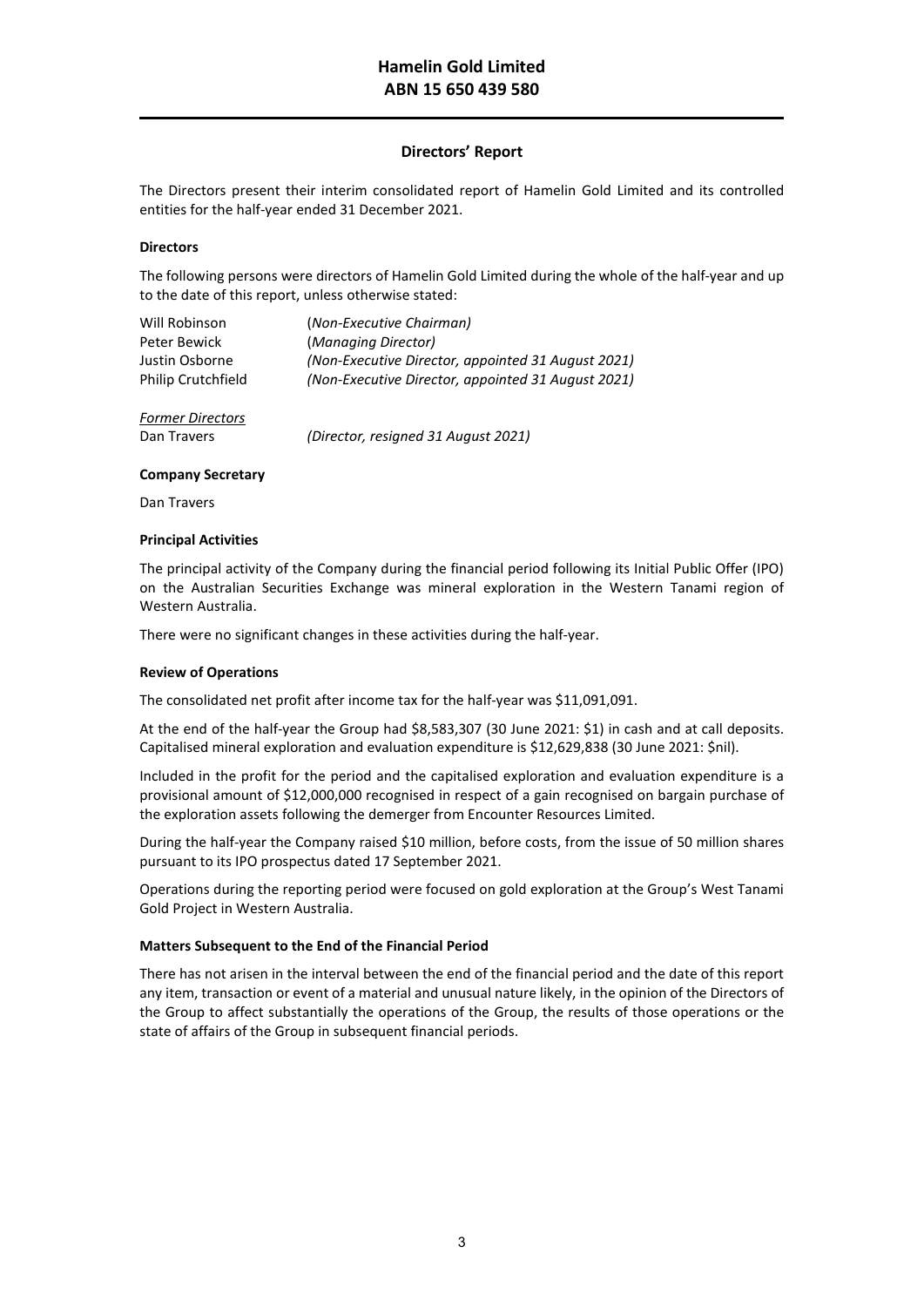# **Directors' Report**

## **Significant Changes in the State of Affairs of the Group**

- On 14 September 2021 the Company acquired a 100% interest in the issued capital of Hamelin Resources Pty Ltd, the holder of the West Tanami Gold Project, from its parent company Encounter Resources Limited for \$2, being the net assets of Hamelin Resources Pty Ltd at the acquisition date.
- The Company completed the demerger from the Encounter Resources Limited group on 29 October 2021 following the issue of 60 million shares in the Company to shareholders of Encounter Resources Limited.
- On 5 November 2021 the Company commenced trading on the Australian Securities Exchange following the issue of 50 million shares pursuant to its IPO prospectus, and the issue of 6.5 million options to officers, contractors and advisers.

Other than as stated in this report there has not arisen during or since the end of the financial period any material changes in the state of affairs of the Group.

## **Auditor's Independence Declaration**

A copy of the Auditor's Independence Declaration as required under Section 307C of the Corporations Act is set out on the following page.

This report is made in accordance with a resolution of the Directors.

DATED at Perth this 11<sup>th</sup> day of March 2022.

**Peter Bewick Managing Director**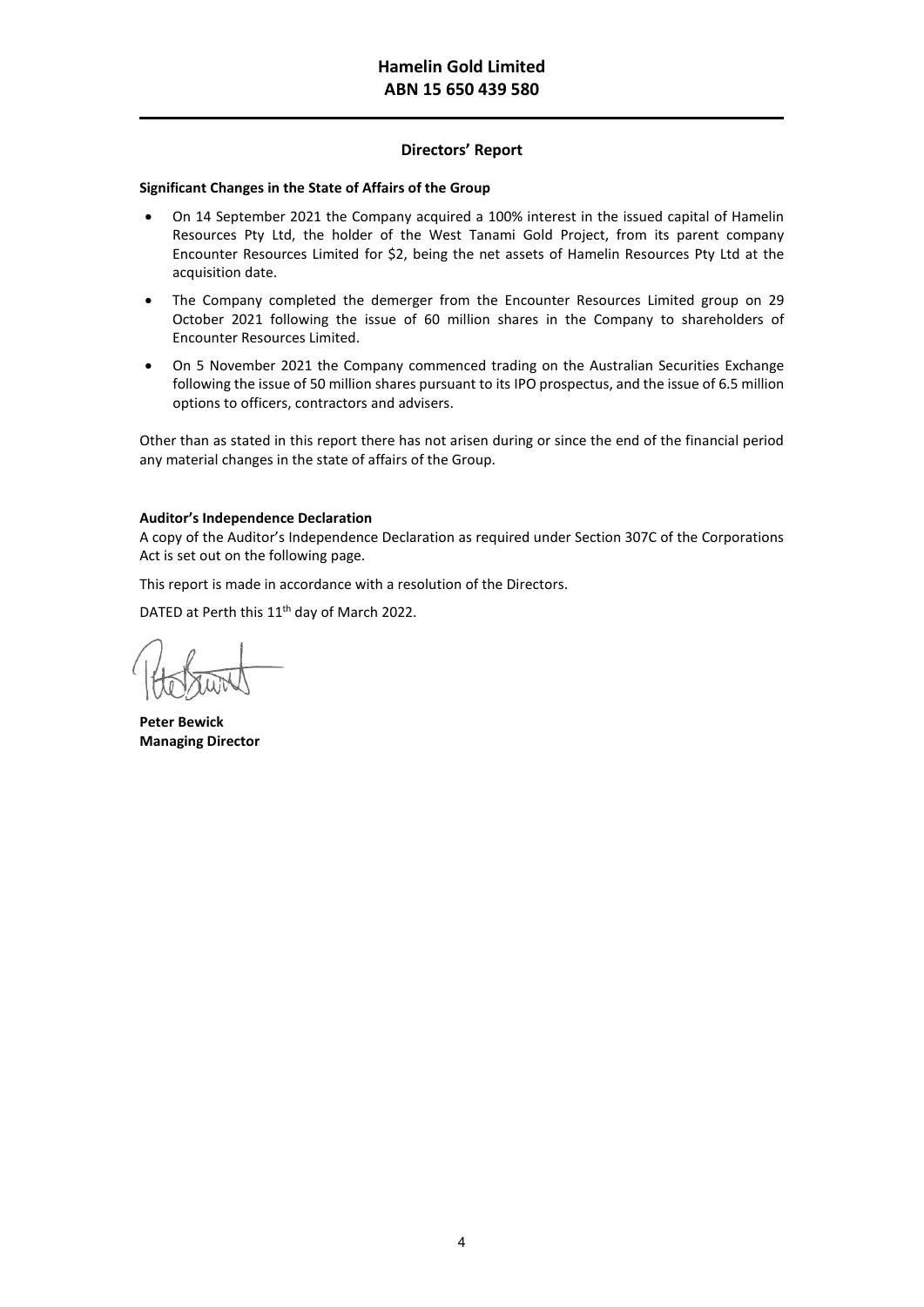

## **AUDITOR'S INDEPENDENCE DECLARATION**

In accordance with the requirements of section 307C of the Corporations Act 2001, as lead auditor for the review of Hamelin Gold Limited for the half-year ended 31 December 2021, I declare that, to the best of my knowledge and belief, there have been:

- (a) no contraventions of the auditor independence requirements of the Corporations Act 2001 in relation to the review; and
- (b) no contraventions of any applicable code of professional conduct in relation to the review.

Crone Resh

**Crowe Perth**

**Cyrus Patell** Partner

Signed at Perth, 11 March 2022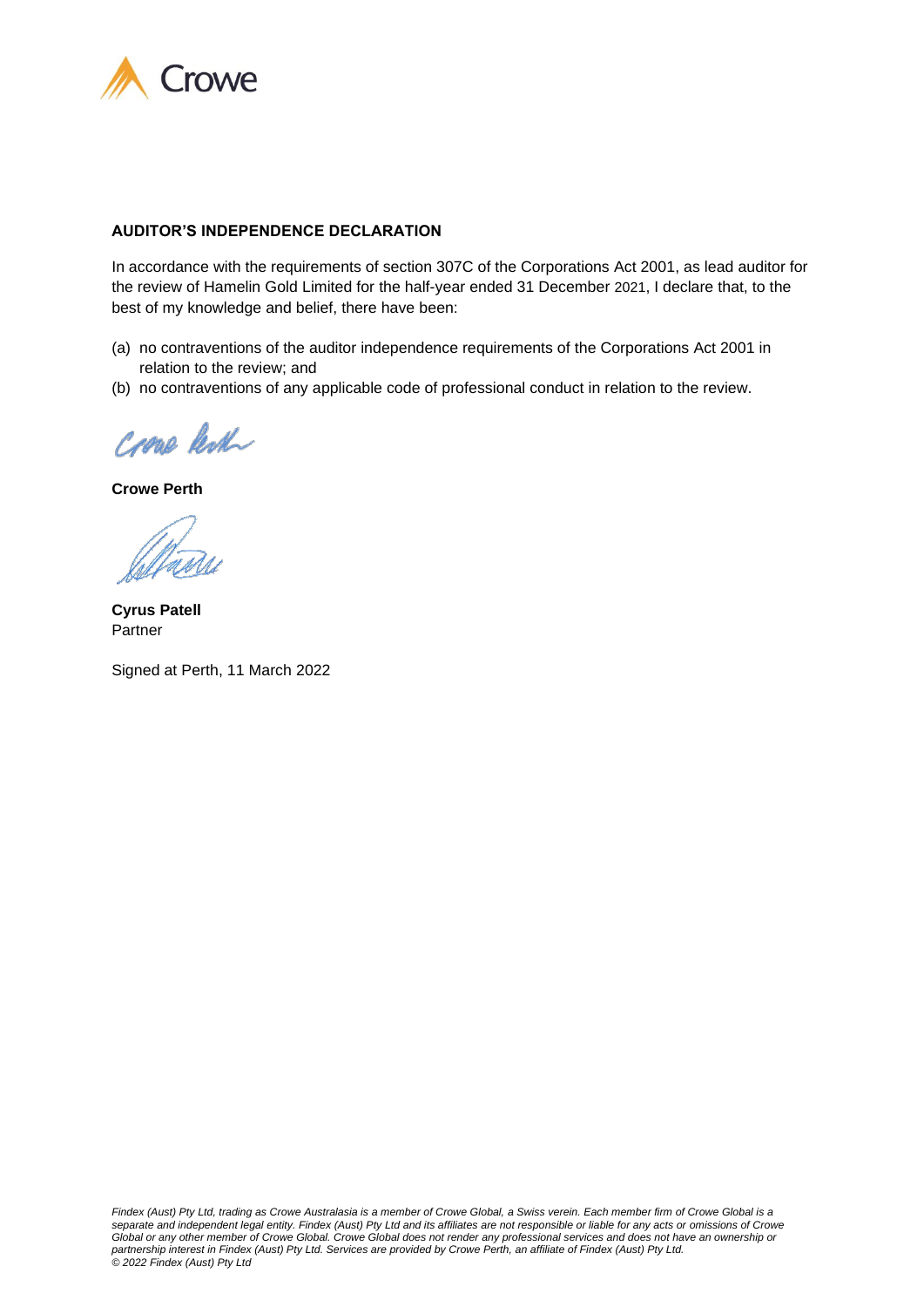# **Consolidated Statement of Profit or Loss and Other Comprehensive Income For the half-year ended 31 December 2021**

|                                                |      | <b>Consolidated</b>                 |
|------------------------------------------------|------|-------------------------------------|
|                                                | Note | 31<br><b>December</b><br>2021<br>\$ |
|                                                |      |                                     |
| Interest income                                | 9    | 30                                  |
| Gain on bargain purchase                       |      | 12,000,000                          |
| <b>Total Income</b>                            |      | 12,000,030                          |
| Employee expenses                              |      | (63, 670)                           |
| Employee expenses recharged to exploration     |      | 31,832                              |
| Equity based remuneration expense              |      | (686, 734)                          |
| Depreciation expense                           |      |                                     |
| Corporate expenses                             |      | (134, 796)                          |
| Administration and other expenses              |      | (55, 571)                           |
| Exploration costs written off and expensed     |      |                                     |
| Profit before income tax                       |      | 11,091,091                          |
| Income tax benefit/(expense)                   |      |                                     |
| Profit for the half-year                       |      | 11,091,091                          |
| Other comprehensive income                     |      |                                     |
| Total comprehensive income for the period      |      | 11,091,091                          |
|                                                |      |                                     |
| Loss per share<br>Basic loss per share (cents) |      | 29.6                                |
| Diluted loss per share (cents)                 |      | 29.6                                |
|                                                |      |                                     |

The above consolidated statement of profit or loss and other comprehensive income should be read in conjunction with the accompanying notes.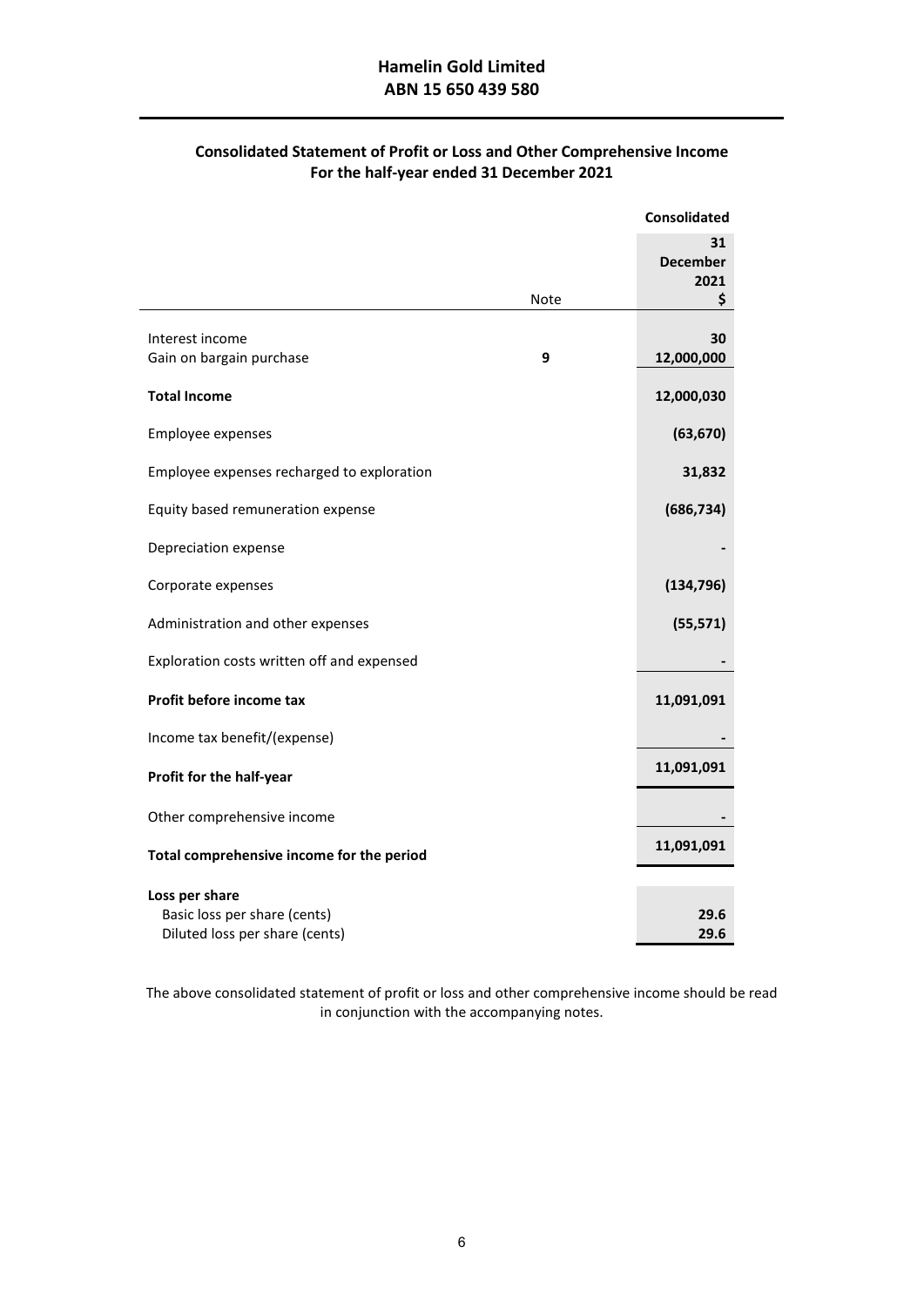# **Hamelin Gold Limited ABN 15 650 439 580**

 $\overline{a}$ 

# **Consolidated Statement of Financial Position As At 31 December 2021**

|                                                            |                         | <b>Consolidated</b> |              |
|------------------------------------------------------------|-------------------------|---------------------|--------------|
|                                                            |                         | 31 December         | 30 June      |
|                                                            |                         | 2021                | 2021         |
|                                                            | <b>Note</b>             | \$                  | \$           |
| <b>Current assets</b>                                      |                         |                     |              |
| Cash and cash equivalents                                  |                         | 8,583,307           | 1            |
| Security bonds and deposits                                |                         | 50,000              |              |
| Trade and other receivables                                |                         | 11,934              |              |
| Loans receivable                                           | 10                      | 10,532              |              |
|                                                            |                         |                     | $\mathbf{1}$ |
| <b>Total current assets</b>                                |                         | 8,655,773           |              |
| <b>Non-current assets</b>                                  |                         |                     |              |
| Property, plant and equipment                              |                         |                     |              |
| Capitalised mineral exploration and evaluation expenditure | 11                      | 12,629,838          |              |
| <b>Total non-current assets</b>                            |                         | 12,629,838          |              |
|                                                            |                         |                     |              |
| <b>Total assets</b>                                        |                         | 21,285,611          | $\mathbf{1}$ |
| <b>Current liabilities</b>                                 |                         |                     |              |
| Trade and other payables                                   |                         | 189,362             |              |
| Employee leave liabilities                                 |                         | 117,249             |              |
|                                                            |                         |                     |              |
| <b>Total current liabilities</b>                           |                         | 306,611             |              |
| <b>Total liabilities</b>                                   |                         | 306,611             |              |
| <b>Net assets</b>                                          |                         | 20,979,000          | $\mathbf{1}$ |
|                                                            |                         |                     |              |
| <b>Equity</b>                                              |                         |                     |              |
| Issued capital                                             | $\overline{\mathbf{z}}$ | 9,029,645           | 1            |
| Retained earnings                                          |                         | 11,091,091          |              |
| Equity remuneration reserve                                |                         | 858,264             |              |
|                                                            |                         | 20,979,000          | 1            |
| <b>Total equity</b>                                        |                         |                     |              |

The above consolidated statement of financial position should be read in conjunction with the accompanying notes.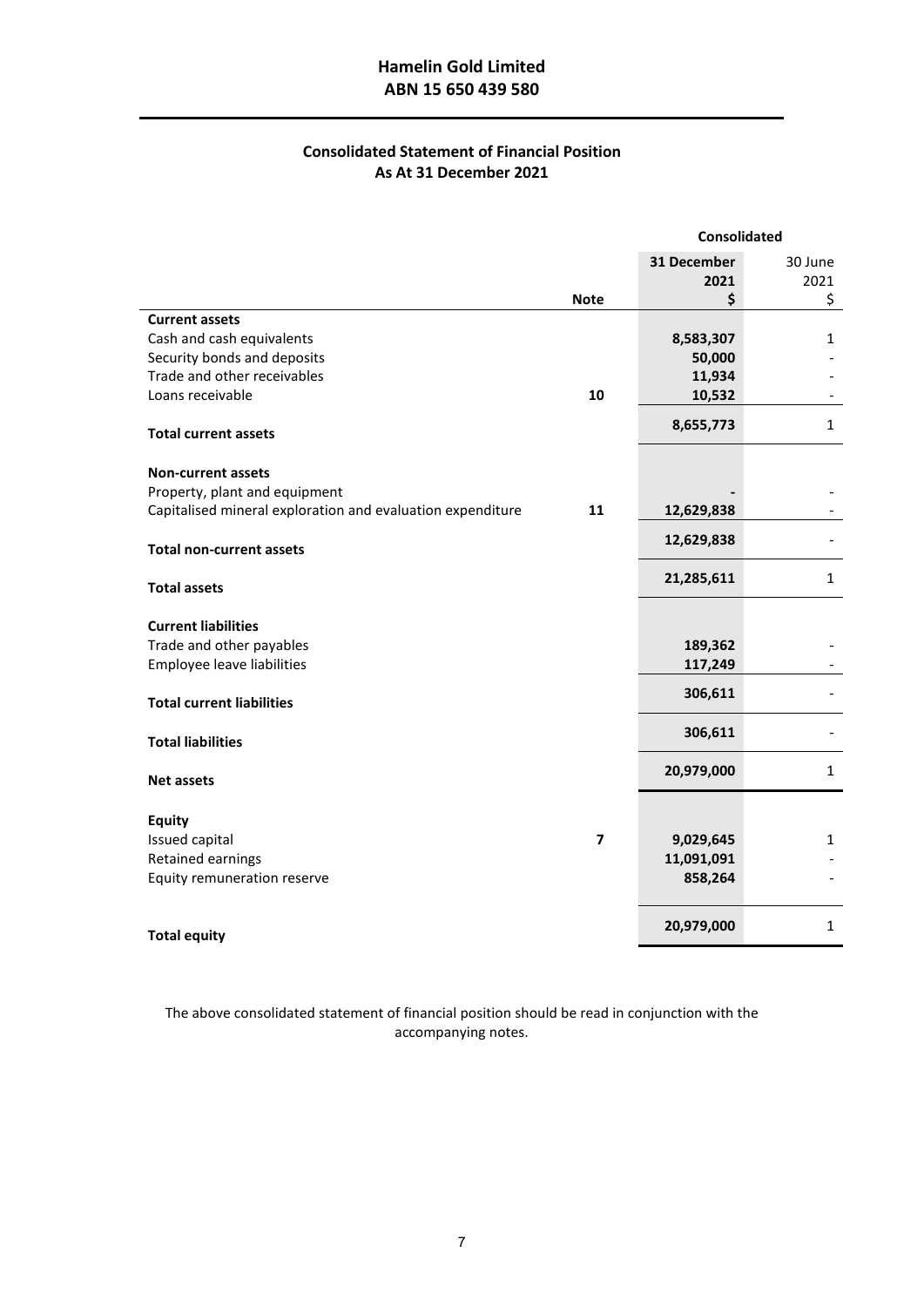$\overline{a}$ 

# **Consolidated Statement of Changes in Equity For the half-year ended 31 December 2021**

|                                            | <b>Consolidated</b> |             |              |            |
|--------------------------------------------|---------------------|-------------|--------------|------------|
|                                            |                     |             | Equity       |            |
|                                            | Issued              | Accumulated | remuneration |            |
|                                            | capital             | income      | reserve      | Total      |
|                                            | \$                  | \$          | \$           | \$         |
|                                            |                     |             |              |            |
|                                            |                     |             |              |            |
| 6 months ended 31 December 2021            |                     |             |              |            |
| Balance at the start of the financial      |                     |             |              |            |
| period                                     | 1                   |             |              |            |
| Comprehensive income for the financial     |                     |             |              |            |
| period                                     |                     | 11,091,091  |              | (908, 909) |
| Shares issued (net of costs)               | 9,029,644           |             |              | 9,029,644  |
| Movement in reserves in respect of         |                     |             |              |            |
| options vested                             |                     |             | 858,264      | 858,264    |
|                                            | 9,029,645           | 11,091,091  | 858,264      | 20,979,000 |
| Balance at the end of the financial period |                     |             |              |            |

The above consolidated statement of changes in equity should be read in conjunction with the accompanying notes.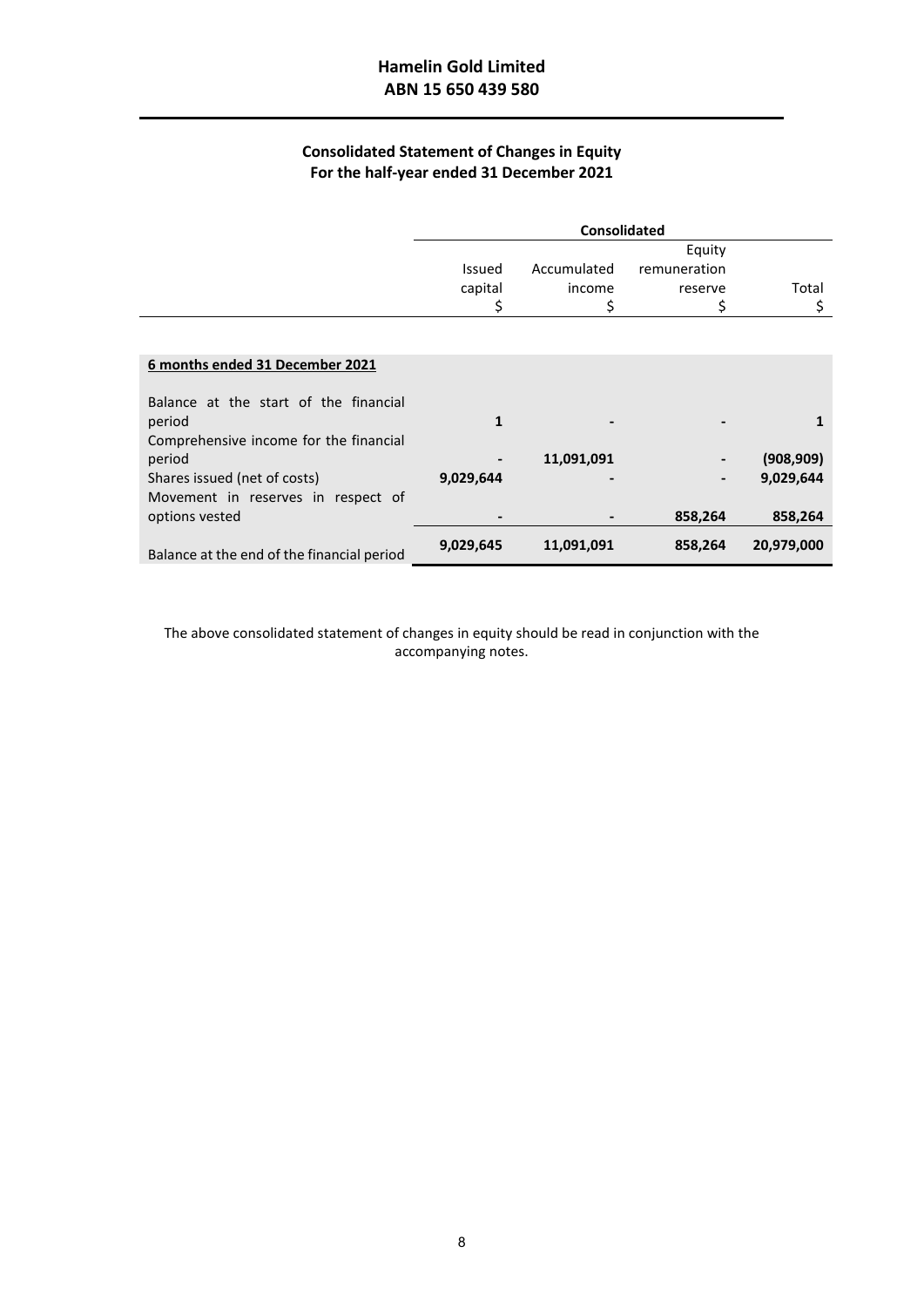# **Consolidated Statement of Cash Flows For the half-year ended 31 December 2021**

|                                                                                                                                | <b>Consolidated</b>                    |
|--------------------------------------------------------------------------------------------------------------------------------|----------------------------------------|
| Note                                                                                                                           | 31<br><b>December</b><br>2021<br>\$    |
| Cash flows from operating activities                                                                                           |                                        |
| Interest received<br>Payments to suppliers and employees                                                                       | 30<br>(112, 770)                       |
| Net cash used in operating activities                                                                                          | (112,740)                              |
| Cash flows from investing activities                                                                                           |                                        |
| Payments for bonds and deposits<br>Payments for exploration and evaluation                                                     | (50,000)<br>(471, 560)                 |
| Net cash used in investing activities                                                                                          | (521, 560)                             |
| Cash flows from financing activities                                                                                           |                                        |
|                                                                                                                                |                                        |
| Payments for the repayment of loans<br>Proceeds from the issue of shares<br>Payments for costs associated with issue of shares | (312, 858)<br>10,000,000<br>(469, 536) |
| Net cash from financing activities                                                                                             | 9,217,606                              |
|                                                                                                                                |                                        |
| Net increase/(decrease) in cash held                                                                                           | 8,583,306                              |
| Cash at the beginning of the period                                                                                            | 1                                      |
| Cash at the end of the period                                                                                                  | 8,583,307                              |

The above consolidated statement of cash flows should be read in conjunction with the accompanying notes.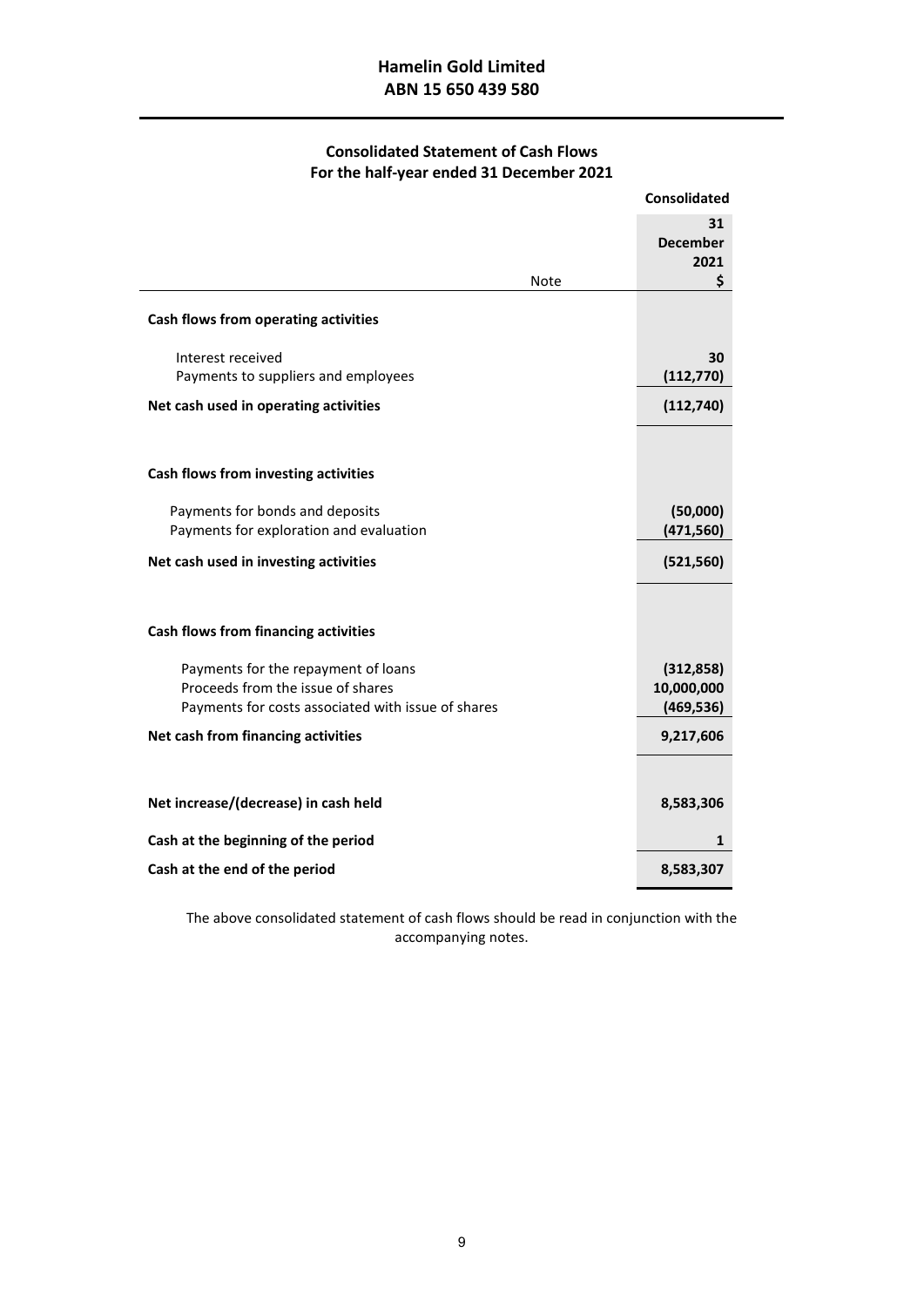### **Note 1 Basis of preparation of half-year report**

#### **Statement of compliance**

 $\overline{a}$ 

The half-year financial report is a general-purpose financial report prepared in accordance with the *Corporations Act 2001* and AASB 134 *Interim Financial Reporting*. Compliance with AASB 134 ensures compliance with International Financial Reporting Standard IAS 34 *Interim Financial Reporting*. The halfyear report does not include notes of the type normally included in an annual financial report and shall be read in conjunction with the most recent annual financial report. The Group is a for profit entity for financial reporting purposes under Australian Accounting Standards.

#### **Basis of preparation**

The consolidated financial statements have been prepared on the basis of historical cost, except for the revaluation of certain non-current assets and financial instruments. Cost is based on the fair values of the consideration given in exchange for assets. All amounts are presented in Australian dollars, unless otherwise noted.

Other than as stated below, the accounting policies and methods of computation adopted in the preparation of the half-year financial report, are consistent with those adopted and disclosed in the Group's annual financial report for the year ended 30 June 2021.

These accounting policies are consistent with Australian Accounting Standards and with International Financial Reporting Standards.

#### *New or amended Standards and Interpretations adopted*

The Group has adopted all of the new or amended Accounting Standards and Interpretations issued by the Australian Accounting Standards Board ('AASB') that are mandatory for the current reporting period.

Any new or amended Accounting Standards or Interpretations that are not yet mandatory have not been early adopted.

#### **Comparative information**

The Group was incorporated on 24 May 2021. As this is the first interim financial report for the Company, there is no 31 December 2020 comparative information available for disclosure.

The half year financial report was approved by the Board of Directors on 10<sup>th</sup> March 2022.

## **Note 2 Segment information**

The Group has identified its operating segments based on the internal reports that are reviewed and used by the board of directors in assessing performance and determining the allocation of resources. Reportable segments disclosed are based on aggregating operating segments, where the segments have similar characteristics.

The Group's sole activity is mineral exploration and resource development wholly within Australia, therefore it has aggregated all operating segments into the one reportable segment being mineral exploration.

The reportable segment is represented by the primary statements forming these financial statements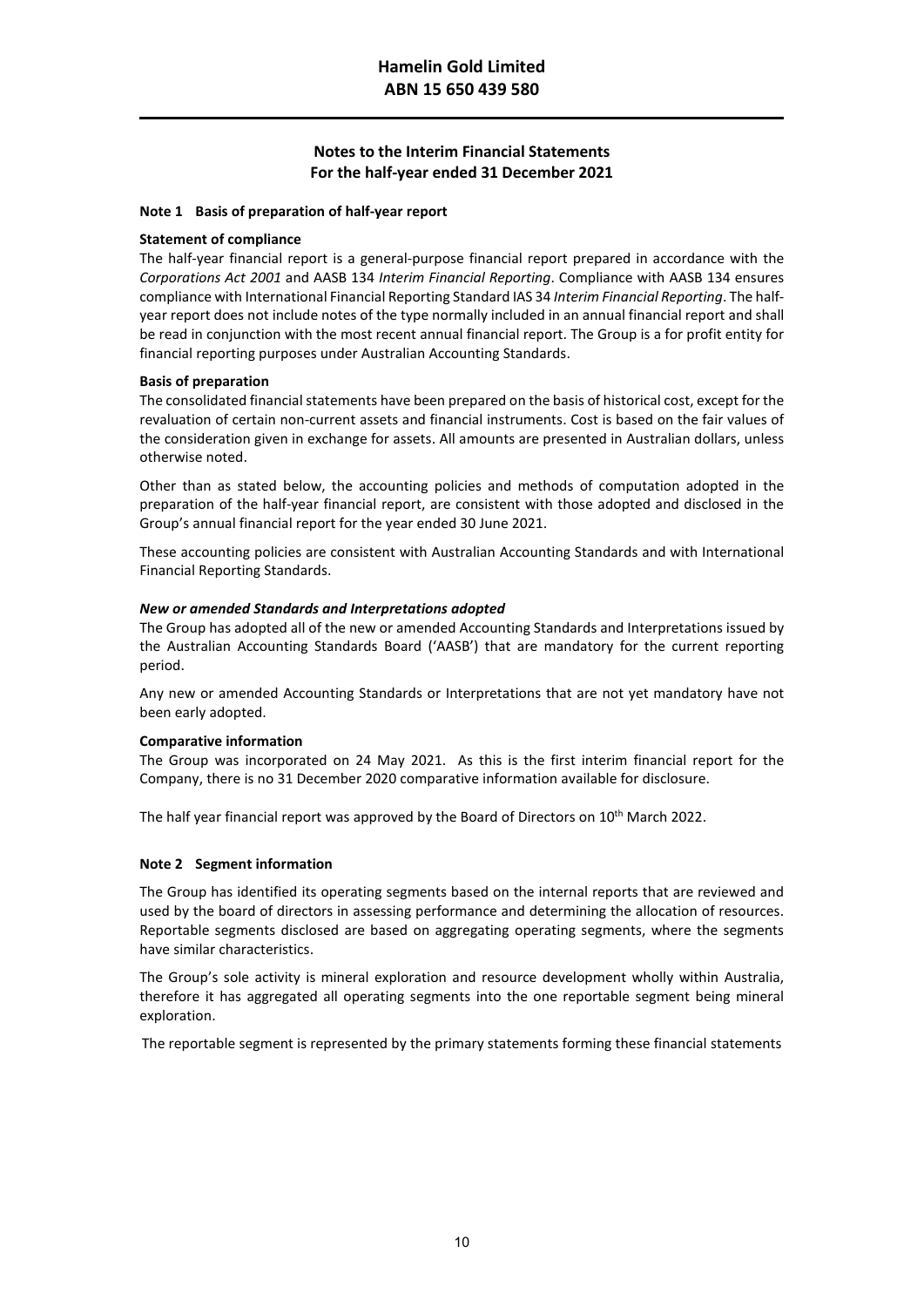**31** 

## **Note 3 Profit for the period**

 $\overline{a}$ 

Profit before income tax includes the following specific income/(expenses):

|                                    | 31              |
|------------------------------------|-----------------|
|                                    | <b>December</b> |
|                                    | 2021            |
|                                    |                 |
|                                    |                 |
| Other income:                      |                 |
| Gain on bargain purchase           | 12,000,000      |
|                                    |                 |
| Corporate expenses:                |                 |
| Demerger costs                     | 104,240         |
| Administration and other expenses: |                 |
| Marketing and promotion            | 16,546          |

## **Note 4 Dividends**

No dividends were paid or proposed during the period.

The Group has no franking credits available as at 31 December 2021 or 30 June 2021.

#### **Note 5 Contingencies**

*(i) Contingent liabilities*

There has been no change in contingent liabilities since the last annual reporting date.

*(ii) Contingent assets*

There has been no change in contingent assets since the last annual reporting date.

## **Note 6 Events occurring after the reporting date**

There has not arisen in the interval between the end of the financial period and the date of this report any item, transaction or event of a material and unusual nature likely, in the opinion of the Directors of the Group to affect substantially the operations of the Group, the results of those operations or the state of affairs of the Group in subsequent financial years.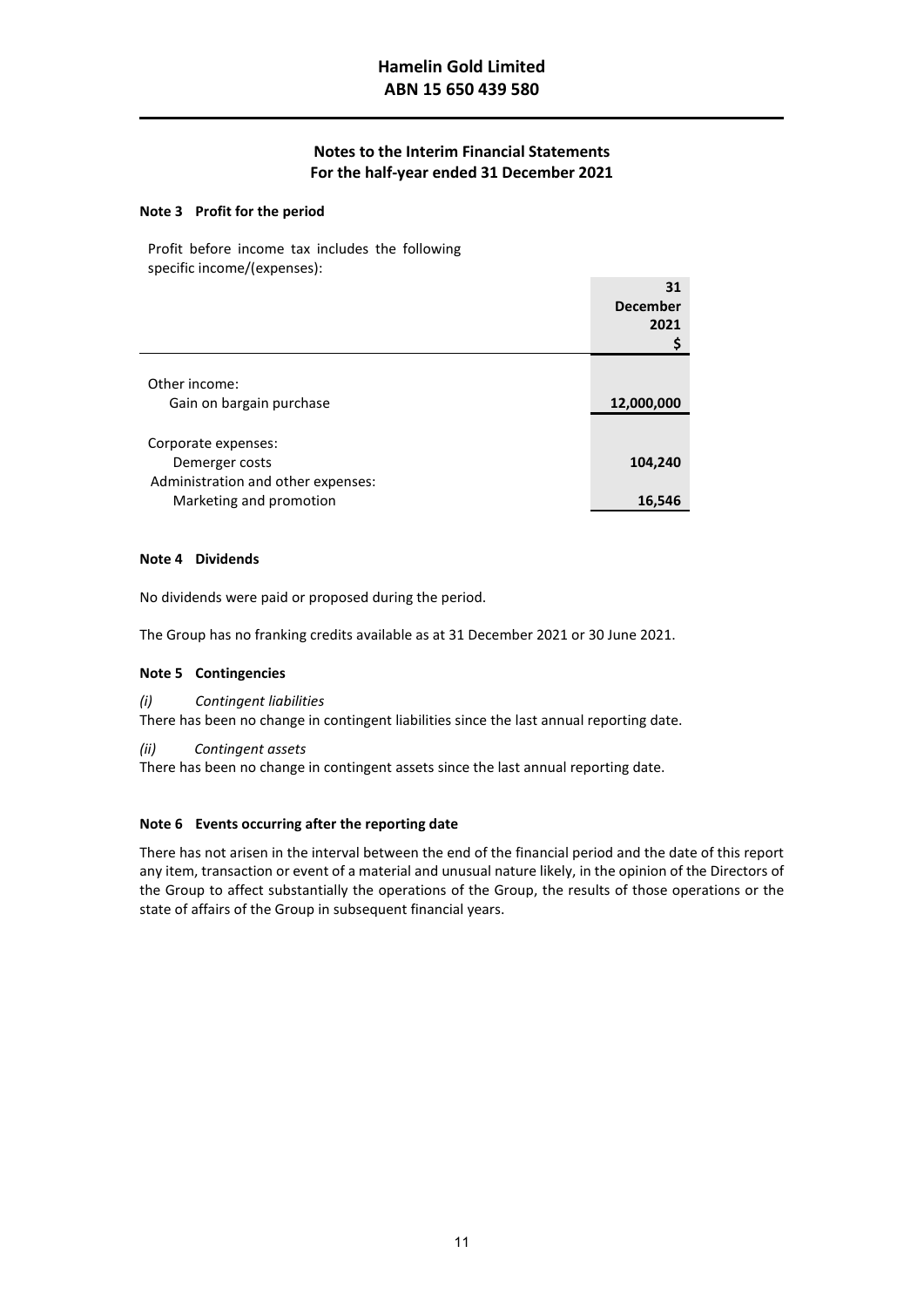### **Note 7 Issued capital**

 $\overline{a}$ 

During the 6-month period to 31 December 2021 the Company undertook a subdivision of its issued capital on the basis of one share subdivided into 60 million ordinary fully paid shares and issued 50 million ordinary fully paid shares at \$0.20 per share pursuant to an Initial Public Offer leading to quotation of the Company's securities on the Australian Securities Exchange.

|                                                                                                                               | <b>Issue</b><br>price      | 2021<br>No.              | 2021                          |  |
|-------------------------------------------------------------------------------------------------------------------------------|----------------------------|--------------------------|-------------------------------|--|
| Share movements during the period                                                                                             |                            |                          |                               |  |
| Balance at 1 July<br>Share subdivision adjustment <sup>1</sup><br>Initial Public Offer<br>Less share issue costs <sup>2</sup> | \$1.00<br>\$0.00<br>\$0.20 | 59,999,999<br>50,000,000 | 1<br>10,000,000<br>(970, 356) |  |
| Balance at 31 December                                                                                                        |                            | 110,000,000              | 9,029,645                     |  |

<sup>1</sup> Note, the issued capital of one share was subdivided into 60 million ordinary fully paid shares effective 7 September 2021. The 60 million shares were subsequently issued to eligible shareholders of Encounter Resources Limited on 29 October 2021 as a component of the demerger of the Company from the Encounter Resources Limited group.

<sup>2</sup> Included in share issue costs of \$970,356 is an amount of \$171,530 being the fair value of 2,000,000 options issued to the initial public offer lead managers (note 8).

## **Note 8 Options**

During the current period the following movements in options over unissued shares occurred:

|                                                                                                                                                                                                             | 31<br><b>December</b><br>2021       |
|-------------------------------------------------------------------------------------------------------------------------------------------------------------------------------------------------------------|-------------------------------------|
|                                                                                                                                                                                                             | No.                                 |
| Options on issue at the start of the financial period<br>Options issued to officers and contractors<br>Options issued to Initial Public Offer advisers (note 7)<br>Options issued to employees <sup>1</sup> | 4,500,000<br>2,000,000<br>1,000,000 |
| Options on issue at the end of the financial period                                                                                                                                                         | 7,500,000                           |

Details of the above options issued and Black-Scholes valuation inputs are as follows:

| No of<br><b>Options</b> | <b>Exercise</b><br>price | <b>Grant and</b><br>vesting date | <b>Expiry date</b> | <b>Volatility</b> | <b>Risk free</b><br>rate | Value of<br><b>Options</b> |
|-------------------------|--------------------------|----------------------------------|--------------------|-------------------|--------------------------|----------------------------|
| 4,500,000               | \$0.30                   | 1 Nov 2021                       | 31 Oct 2025        | 100%              | 1.28%                    | \$561,873                  |
| 2,000,000               | \$0.30                   | 1 Nov 2021                       | 31 Oct 2023        | 100%              | 1.28%                    | \$171,530                  |
| 1,000,000               | \$0.30                   | 5 Nov 2021                       | 31 Oct 2025        | 100%              | 1.28%                    | \$124,861                  |

<sup>1</sup> Issued to employees pursuant to the terms and conditions of the Company's Employee Share Option Plan.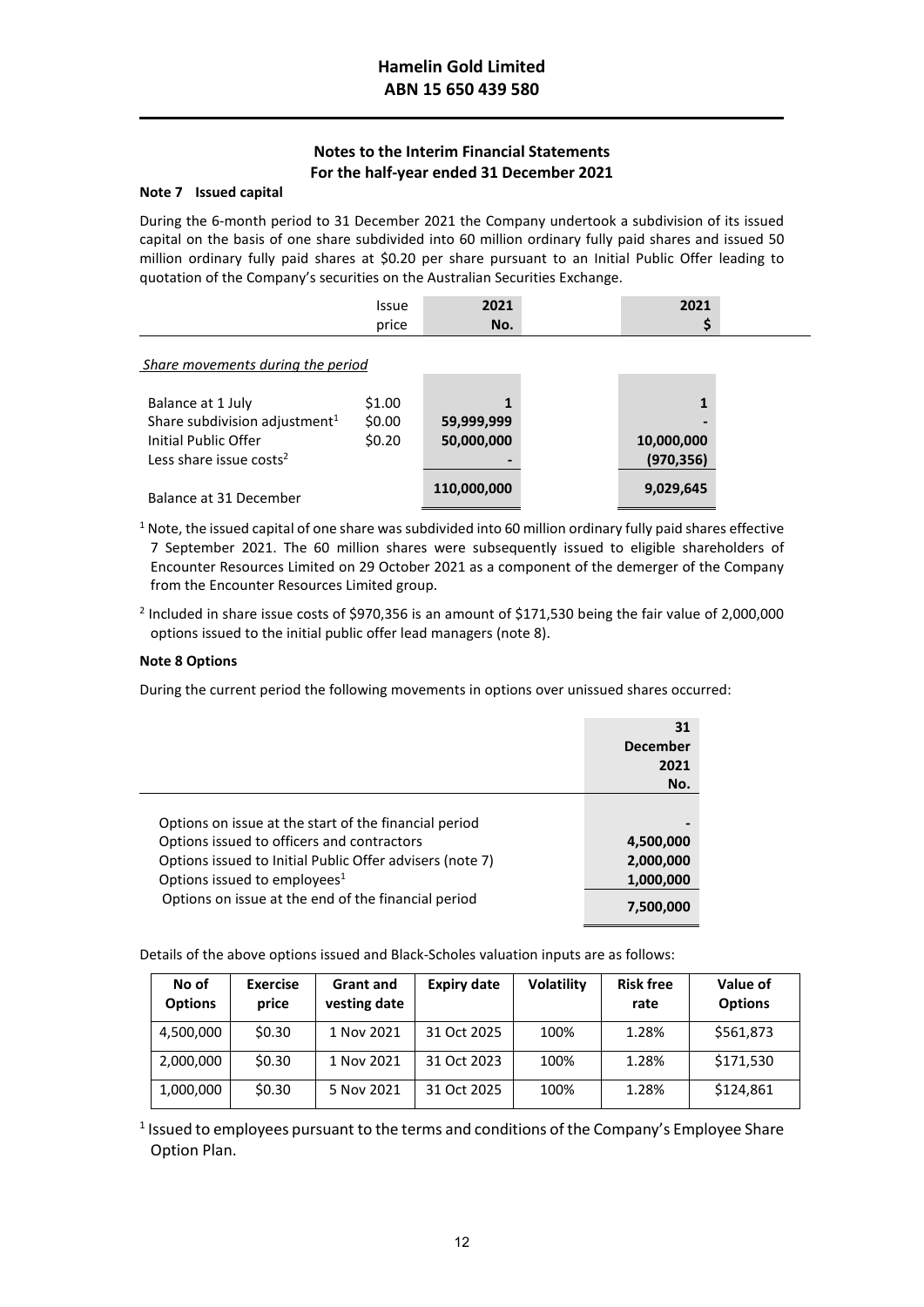### **Note 9 Acquisition of Hamelin Resources Pty Ltd**

 $\overline{a}$ 

On 14 September 2021 the Company acquired a 100% interest in the issued capital of Hamelin Resources Pty Ltd from Encounter Resources Limited. At the time of the transaction, pursuant to the terms and conditions of a Share Sale Agreement, the Company was a wholly owned subsidiary of Encounter Resources Limited.

As the acquisition transaction resulted in a change of control, effective at the date of demerger of the Company from the Encounter Resources Limited group (acquisition date), the application of the acquisition method of accounting under AASB 3 has been applied. This has resulted in the fair value attributed to the assets acquired and the liabilities assumed by Hamelin Resources Pty Ltd being recognised from the date of change of control.

For the purposes of the 31 December 2021 reporting period the Group have applied the provisional net assets acquired as outlined in the Prospectus issued on 17 September 2021. This is calculated as the 60 million shares issued on demerger, at the date of the change of control, at a notional price of \$0.20 per share (being the Company's initial public offer subscription price). At 31 December 2021, the initial accounting is incomplete as management are in the process of determining the initial accounting value, or fair values, of the various components of the transaction. The final fair values may differ from the amounts presented in these financial statements.

Pursuant to AASB 3 the Group has the ability to re-determine the acquisition transaction at the actual acquisition date. During the measurement period, the acquirer is required to adjust the provisional amounts recognised at the acquisition date for new facts and circumstances that existed as at the acquisition date. The Group has a period of up to one year from the acquisition date to do so.

At 31 December 2021 the Group are still assessing the information necessary to identify and measure the identifiable assets acquired and liabilities assumed at the acquisition date.

A summary of the provisional acquisition details with respect to the acquisition of Hamelin Resources Pty Ltd is set out below.

#### *Acquisition consideration:*

| Cash                                | \$2           |
|-------------------------------------|---------------|
| Assets and liabilities acquired:    |               |
| Assets                              |               |
| Cash                                | \$2           |
| Capitalised exploration expenditure | \$12,135,636  |
| Total assets                        | \$12,135,638  |
| Liabilities                         |               |
| Loan – Encounter Resources Limited  | ( \$135, 636) |
| <b>Total liabilities</b>            | ( \$135, 636) |
| <b>Gain on Bargain Purchase</b>     | \$12,000,000  |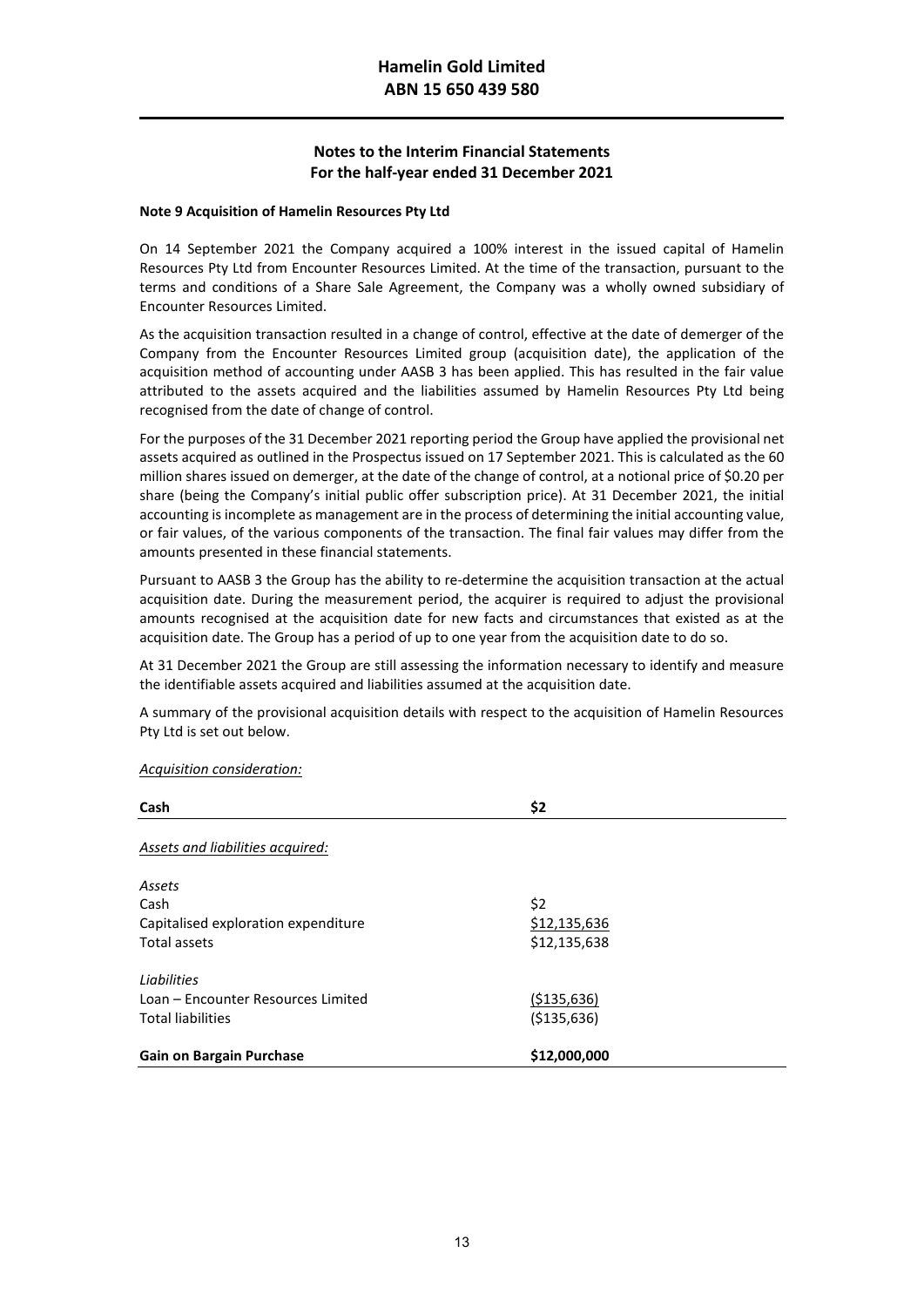#### **Note 10 Loans receivable**

 $\overline{a}$ 

|                                                           | 31<br><b>December</b><br>2021<br>\$ |
|-----------------------------------------------------------|-------------------------------------|
| Balance at 1 July 2021                                    |                                     |
| Amounts recognised on acquisition of Hamelin Resources    |                                     |
| Pty Ltd (Note 9)                                          | (135, 636)                          |
| Amounts recognised on the transfer of leave entitlements  | 129,751                             |
| Initial public offer and administration costs incurred on |                                     |
| behalf of the Company                                     | (329, 290)                          |
| <b>Repayment of Borrowings</b>                            | 312,858                             |
| Funds received on behalf of the Company by Encounter      |                                     |
| Resources                                                 | 32,849                              |
| Balance at 31 December 2021                               | 10,532                              |

Amounts owed to Encounter Resources Limited are repayable at call and do not incur an interest expense. Refer to Note 12 for further details of related party borrowings.

## **Note 11 Capitalised mineral exploration and evaluation expenditure**

During the half-year ended 31 December 2021 the Group capitalised a total of \$494,202 including initial acquisition costs of \$12,135,636 (Note 9).

|                                    | Period to 31<br>December 2021 |
|------------------------------------|-------------------------------|
| Balance at 1 July                  |                               |
| Initial acquisition costs (note 9) | 12,135,636                    |
| Capitalised costs for the period   | 494,202                       |
|                                    |                               |
| <b>Balance at 31 December</b>      | 12,629,838                    |
|                                    |                               |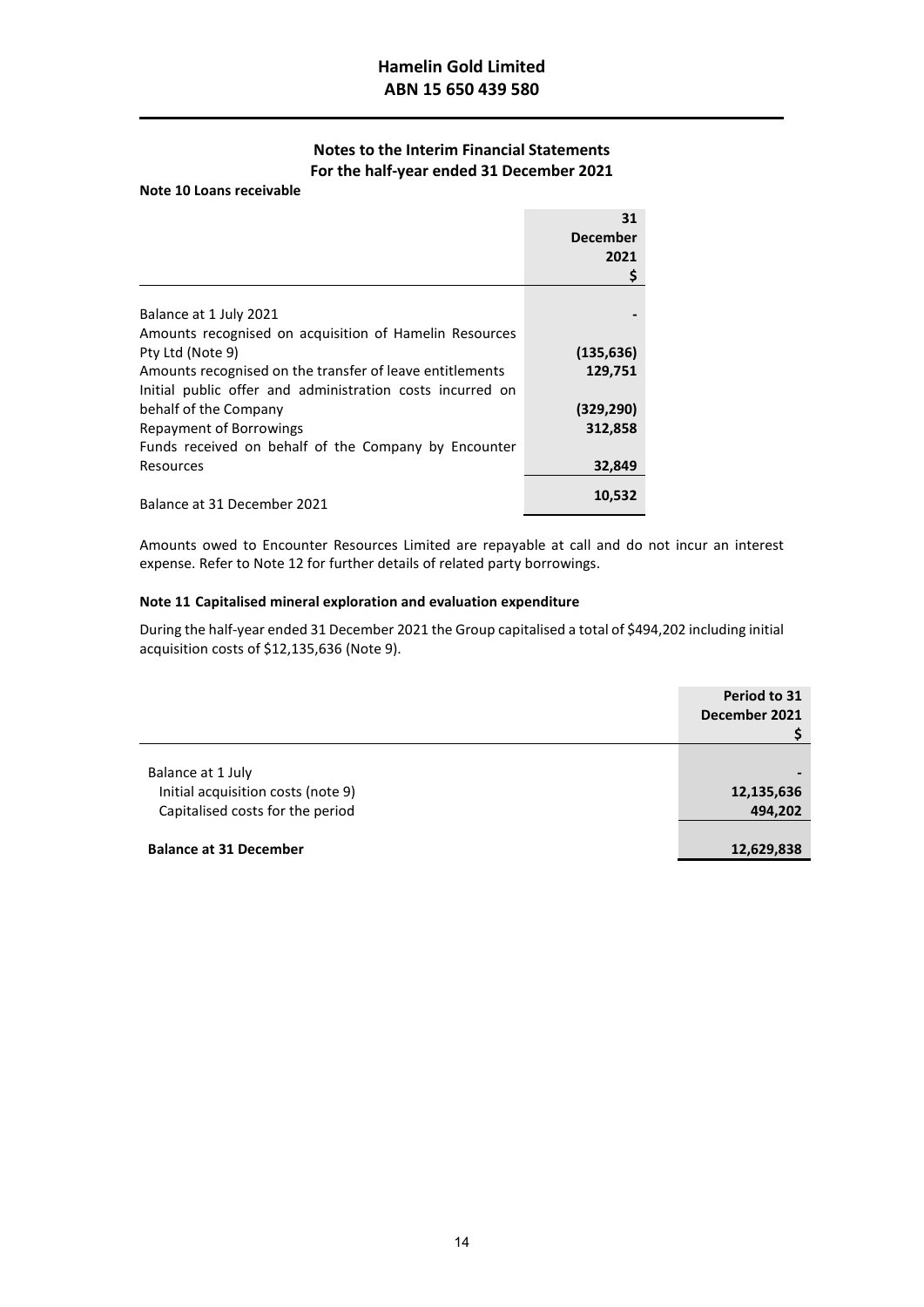## **Note 12 Related party transactions**

During the reporting period the Company completed a demerger from the Encounter Resources Limited group.

Mr Will Robinson, Mr Peter Bewick and Mr Philip Crutchfield are directors of both the Company and Encounter Resources Limited, and as such Encounter Resources Limited is considered to be a related party.

## *Amounts due to related parties:*

Related party amounts recognised in trade and other payables for the reporting period include:

| Amounts included in trade and other payables owed to Encounter<br>Resources Limited at 1 July 2021             | <b>SNII</b>   |
|----------------------------------------------------------------------------------------------------------------|---------------|
| Amounts invoiced by Encounter Resources Limited                                                                | ( \$313, 859) |
| Amounts paid to Encounter Resources Limited in respect of invoices<br>received                                 | \$177,482     |
| Amounts included in trade and other payables owed to Encounter<br><b>Resources Limited at 31 December 2021</b> | (\$136,377)   |

Related party amounts recognised in borrowings for the reporting period include:

| Amounts included in borrowings owed to Encounter Resources Limited<br>at 1 July 2021                                                | \$Nil         |
|-------------------------------------------------------------------------------------------------------------------------------------|---------------|
| Amounts recognised on acquisition of Hamelin Resources Pty Ltd                                                                      | (\$135,636)   |
| Adjustment for the recognition of leave liabilities on the transfer of<br>employees from Encounter Resources Limited to the Company | \$129,751     |
| Amounts incurred by Encounter Resources Limited on behalf of the<br>Company                                                         | ( \$329, 290) |
| Amounts paid to Encounter Resources Limited in respect of costs<br>incurred                                                         | \$312,858     |
| Amounts received by Encounter Resources Limited on behalf of the<br>Company                                                         | \$32,849      |
| Amounts included in borrowings owed by Encounter Resources<br>Limited at 31 December 2021                                           | \$10,532      |

## *Other transactions with related parties:*

Refer to Note 9 for further details of the assets and liabilities acquired by the Company from Encounter Resources Limited.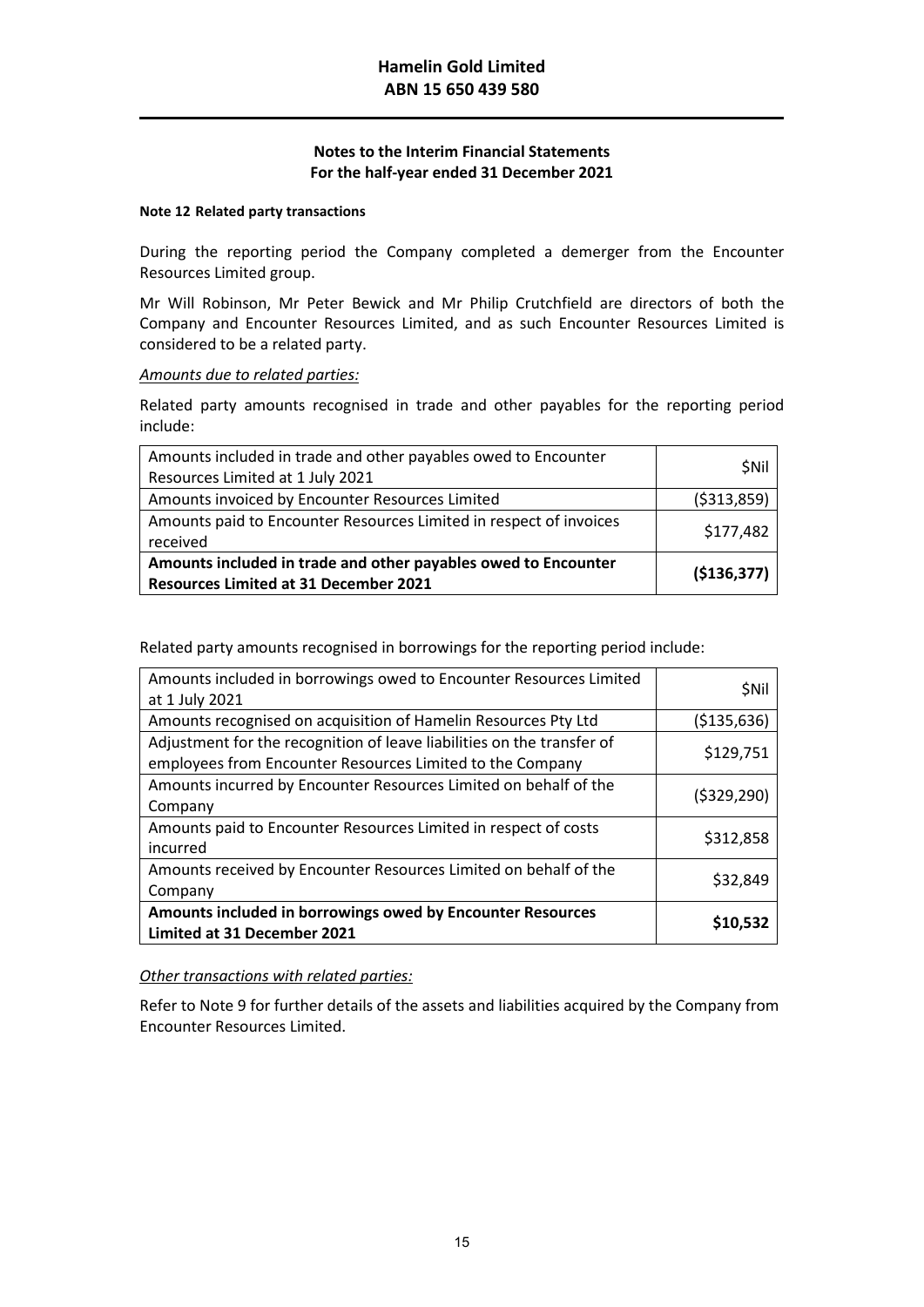# **Directors' Declaration**

The Directors of Hamelin Gold Limited ("the Consolidated Entity") declare that:

- (a) the interim financial statements and notes set out on pages 6 to 15 are in accordance with the Corporations Act 2001, including:
	- (i) complying with Australian Accounting Standard AASB 134 *Interim Financial Reporting*, and the Corporations Regulations 2001; and
	- (ii) give a true and fair view of the financial position as at 31 December 2021 and of the performance for the half-year ended on that date of the Consolidated Entity.
- (b) there are reasonable grounds to believe that the Company will be able to pay its debts as and when they become due and payable.

This declaration is made in accordance with a resolution of the Directors.

Signed at Perth this  $11<sup>th</sup>$  day of March 2022.

**Peter Bewick Managing Director**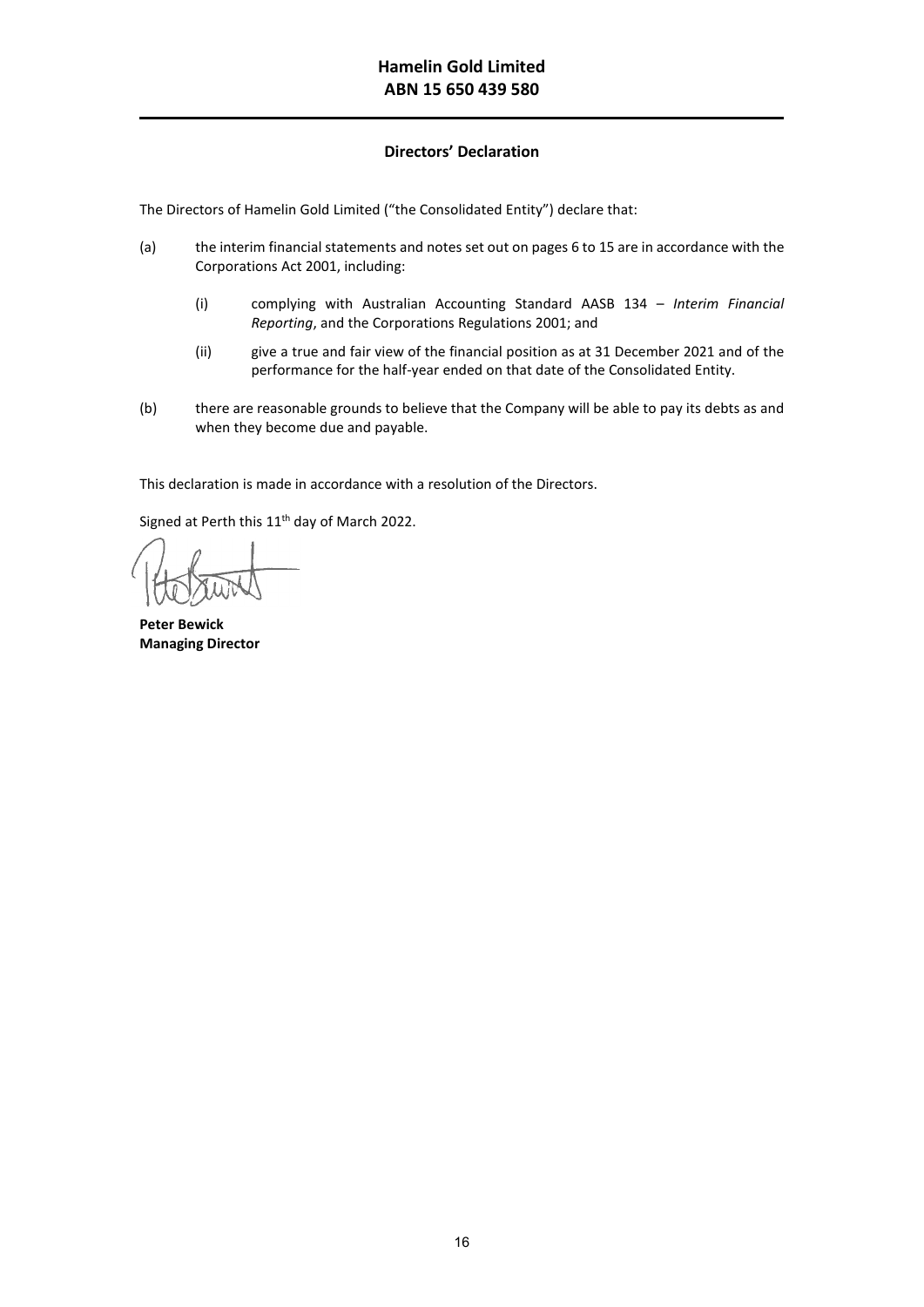

# **INDEPENDENT AUDITOR'S REVIEW REPORT TO THE MEMBERS OF HAMELIN GOLD LIMITED**

## **Report on the Half-Year Financial Report**

## *Conclusion*

We have reviewed the half-year financial report of Hamelin Gold Limited and its controlled entities (the Group), which comprises the statement of financial position as at 31 December 2021, the statement of profit or loss and other comprehensive income, statement of changes in equity and statement of cash flows for the half-year ended on that date, notes comprising a summary of significant accounting policies and other explanatory information, and the directors' declaration.

Based on our review, which is not an audit, we have not become aware of any matter that makes us believe that the accompanying half-year financial report of Hamelin Gold Limited does not comply with the *Corporations Act 2001* including:

- a) giving a true and fair view of the Group's financial position as at 31 December 2021 and of its performance for the half-year ended on that date; and
- b) complying with Australian Accounting Standard AASB 134 *Interim Financial Reporting* and the *Corporations Regulations 2001*.

## *Basis for Conclusion*

We conducted our review in accordance with ASRE 2410 *Review of a Financial Report Performed by the Independent Auditor of the Entity*. Our responsibilities are further described in the *Auditor's Responsibilities for the Review of the Financial Report* section of our report. We are independent of the Group in accordance with the auditor independence requirements of the *Corporations Act 2001* and the ethical requirements of the Accounting Professional and Ethical Standards Board's APES 110 *Code of Ethics for Professional Accountants (including Independence Standards)* (the Code) that are relevant to our audit of the annual financial report in Australia. We have also fulfilled our other ethical responsibilities in accordance with the Code.

## *Responsibility of the Directors for the Financial Report*

The directors of the Group are responsible for the preparation of the half-year financial report that gives a true and fair view in accordance with Australian Accounting Standards and the *Corporations Act 2001* and for such internal control as the directors determine is necessary to enable the preparation of the half-year financial report that gives a true and fair view and is free from material misstatement, whether due to fraud or error.

## *Auditor's Responsibility for the Review of the Financial Report*

Our responsibility is to express a conclusion on the half-year financial report based on our review. ASRE 2410 requires us to conclude whether we have become aware of any matter that makes us believe that the half-year financial report is not in accordance with the *Corporations Act 2001* including giving a true and fair view of the Group's financial position as at 31 December 2021 and its performance for the halfyear ended on that date, and complying with Australian Accounting Standard AASB 134 *Interim Financial Reporting* and the *Corporations Regulations 2001*.